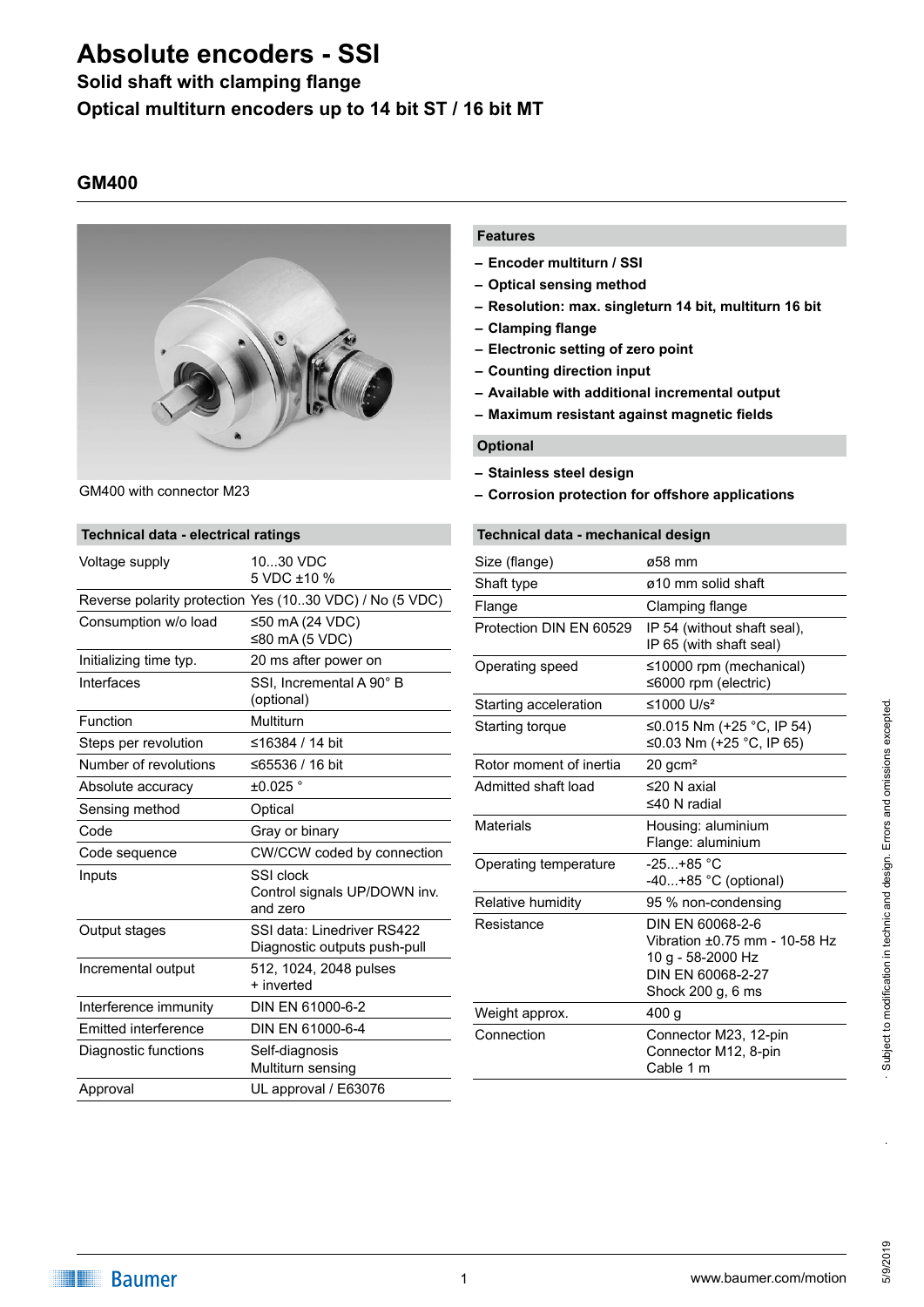**Solid shaft with clamping flange**

**GM400**

**Optical multiturn encoders up to 14 bit ST / 16 bit MT**

| Part number                                                                         |
|-------------------------------------------------------------------------------------|
| GM400.                                                                              |
|                                                                                     |
| Pulses / Incremental output                                                         |
| 02 No incremental output                                                            |
| 04 2048 pulses / push-pull                                                          |
| 06 2048 pulses / RS422                                                              |
| 07 2048 periods / SinCos                                                            |
| 24 1024 pulses / push-pull*                                                         |
| 26 1024 pulses / RS422*                                                             |
| 27 1024 periods / SinCos                                                            |
| 34 512 pulses / push-pull*                                                          |
| 36 512 pulses / RS422*                                                              |
| 37 512 periods / SinCos**                                                           |
| Connection                                                                          |
| A0 Connector M23, 12-pin, axial                                                     |
| A1 Connector M23, 12-pin, radial                                                    |
| A2 Connector M23, 12-pin, axial, for incremental output 04/06/07/24/26/27/34/36/37  |
| A3 Connector M23, 12-pin, radial, for incremental output 04/06/07/24/26/27/34/36/37 |
| 11 Cable 1 m, axial                                                                 |
| 21 Cable 1 m, radial                                                                |
| 31 Cable 1 m, axial, for incremental output 04/06/07/24/26/27/34/36/37              |
| 41 Cable 1 m, radial, for incremental output 04/06/07/24/26/27/34/36/37             |
| M4 Connector M12, 8-pin axial                                                       |
| M5 Connector M12, 8-pin, radial                                                     |
| Voltage supply / signals                                                            |
| 10 1030 VDC / gray code 25 bit (ST 13 + MT 12)                                      |
| 11 5 VDC / gray code 25 bit (ST 13 + MT 12)                                         |
| 12 1030 VDC / binary code 25 bit (ST 13 + MT 12)                                    |
| 13 5 VDC / binary code 25 bit (ST 13 + MT 12)                                       |
| 20 1030 VDC / gray code 24 bit (ST 12 + MT 12)                                      |
| 30 1030 VDC / gray code 25 bit (ST 13 + MT 12) + parity                             |
| 40 1030 VDC / gray code 24 bit (ST 12 + MT 12) + DV                                 |
| 90 1030 VDC / gray code 26 bit (ST 14 + MT 12)                                      |
| 92 1030 VDC / binary code 26 bit (ST 14 + MT 12)                                    |
| A0 1030 VDC / gray code 29 bit (ST 13 + MT 16)                                      |
| Flange / Solid shaft                                                                |
| Clamping flange / ø10 mm, IP 54<br>0                                                |
| Clamping flange / ø10 mm, IP 65<br>A                                                |
| * Version with 5 VDC on request                                                     |

\*\* Version with 10...30 VDC on request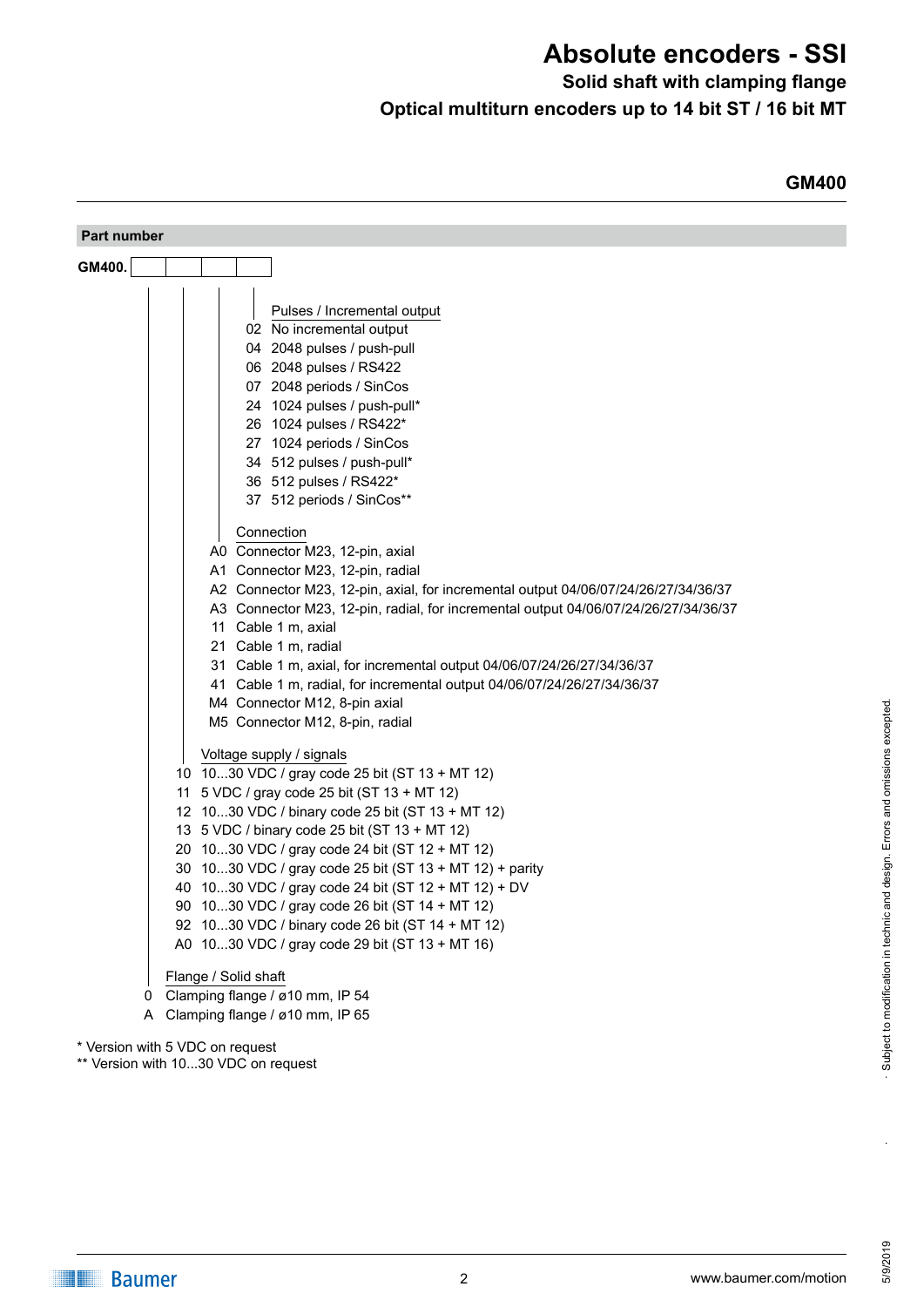## **Solid shaft with clamping flange**

**Optical multiturn encoders up to 14 bit ST / 16 bit MT**

## **GM400**

| <b>Accessories</b>           |                                                                                                 |  |
|------------------------------|-------------------------------------------------------------------------------------------------|--|
| <b>Connectors and cables</b> |                                                                                                 |  |
| 11034154                     | Female connector M23, 12-pin, without cable<br>(Z 130.001)                                      |  |
| 10138559                     | Female connector M23, 12-pin, 2 m cable<br>(Z 130.003)                                          |  |
| 11034156                     | Female connector M23, 12-pin, 3 m cable<br>(Z 130.004)                                          |  |
| 10126594                     | Female connector M23, 12-pin, 5 m cable<br>(Z 130.005)                                          |  |
| 10129757                     | Female connector M23, 12-pin, 10 m cable<br>(Z 130.007)                                         |  |
| 11042991                     | Female connector M23, 12-pin, 15 m cable<br>(Z 130.M15)                                         |  |
| 11034344                     | Female connector M23, 12-pin, without cable<br>(incr.) (Z 182.001)                              |  |
| 11034345                     | Female connector M23, 12-pin, 2 m (incr.)<br>(Z 182.003)                                        |  |
| 11034346                     | Female connector M23, 12-pin, 5 m (incr.)<br>(Z 182.005)                                        |  |
| 11076757                     | Female connector M23, 12-pin, 8 m (incr.)<br>(Z 182.M08)                                        |  |
| 11034347                     | Female connector M23, 12-pin, 10 m (incr.)<br>(Z 182.007)                                       |  |
| 11051323                     | Female connector M23, 12-pin, 15 m (incr.)<br>(Z 182.M15)                                       |  |
| 10127844                     | Connection cable 2 m shielded with female<br>connector M12, 8-pin, straight (ESG<br>34FH0200G)  |  |
| 10129333                     | Connection cable 10 m shielded with female<br>connector M12, 8-pin, straight (ESG<br>34FH1000G) |  |
| <b>Mounting accessories</b>  |                                                                                                 |  |
| 10117669                     | Eccentric fixing, single (Z 119.006)                                                            |  |
| 10141255                     | Adaptor plate for clamping flange for<br>modification into synchro flange (Z 119.013)           |  |
| 10125051                     | Mounting adaptor for encoders with clamping<br>flange (M3) (Z 119.017)                          |  |
| 10141132                     | Spring washer coupling D1=6 / D2=10 (Z 121.<br>C01)                                             |  |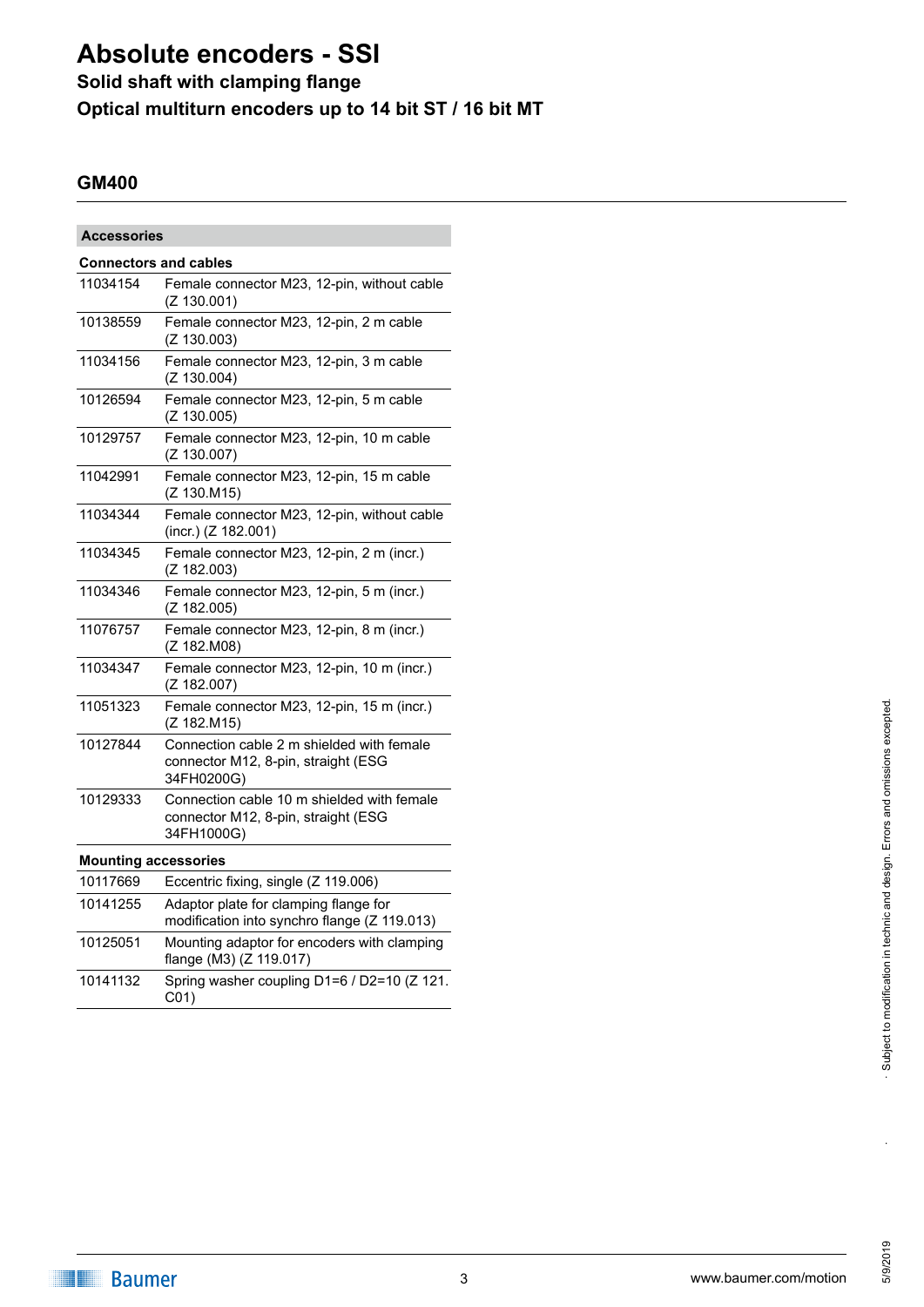**Solid shaft with clamping flange**

**Optical multiturn encoders up to 14 bit ST / 16 bit MT**

### **GM400**

### **Output signals**

#### **Push-pull and RS422**

A leading B when rotating the shaft clockwise and looking at flange.



#### SinCos

Sin leading Cos when rotating the shaft clockwise and looking at flange.



### **Data transfer**



| Clock frequency f | 62.51500 kHz     |
|-------------------|------------------|
| Duty cycle of T   | 4060%            |
| Delay time tv     | $150$ ns         |
| Monoflop time tm  | $26 \mu s + T/2$ |
| Clock interval tp | $30 \mu s$       |

| <b>Trigger level</b>                                |                                                                                          |
|-----------------------------------------------------|------------------------------------------------------------------------------------------|
| SSI                                                 | <b>Circuit</b>                                                                           |
| SSI-Clock                                           | Optocoupler with switching<br>current approx. 7 mA or RS422<br>with terminating resistor |
| SSI-Data                                            | Linedriver RS422 or RS485                                                                |
|                                                     |                                                                                          |
| <b>Control inputs</b>                               | Input circuit                                                                            |
| Input level High                                    | $>0.7$ UB                                                                                |
| Input level Low                                     | $< 0.3 \text{UB}$                                                                        |
| Input resistance                                    | 10 k $\Omega$                                                                            |
|                                                     |                                                                                          |
| Diagnostic outputs or<br><b>Incremental outputs</b> | <b>Output circuit</b><br><b>Push-pull circuit-proof</b>                                  |
| Output level High                                   | $>UB -3.5 V (I = -20 mA)$                                                                |
| Output level Low                                    | < $0.5 V$ ( $l = 20 mA$ )                                                                |
| Load High / Low                                     | $<$ 20 $mA$                                                                              |
|                                                     |                                                                                          |
| <b>Incremental outputs</b>                          | <b>Linedriver RS422</b>                                                                  |
| Output level High                                   | $>2.5$ V (I = -20 mA)                                                                    |
| Output level Low                                    | < $0.5 V$ ( $l = 20 mA$ )                                                                |
| Load High / Low                                     | $<$ 20 $mA$                                                                              |
|                                                     |                                                                                          |
| <b>Outputs</b>                                      | <b>SinCos</b>                                                                            |
| Output level                                        | 0.5 Vpp ±10 % (Output signals<br>before difference formation)                            |

Load <10 mA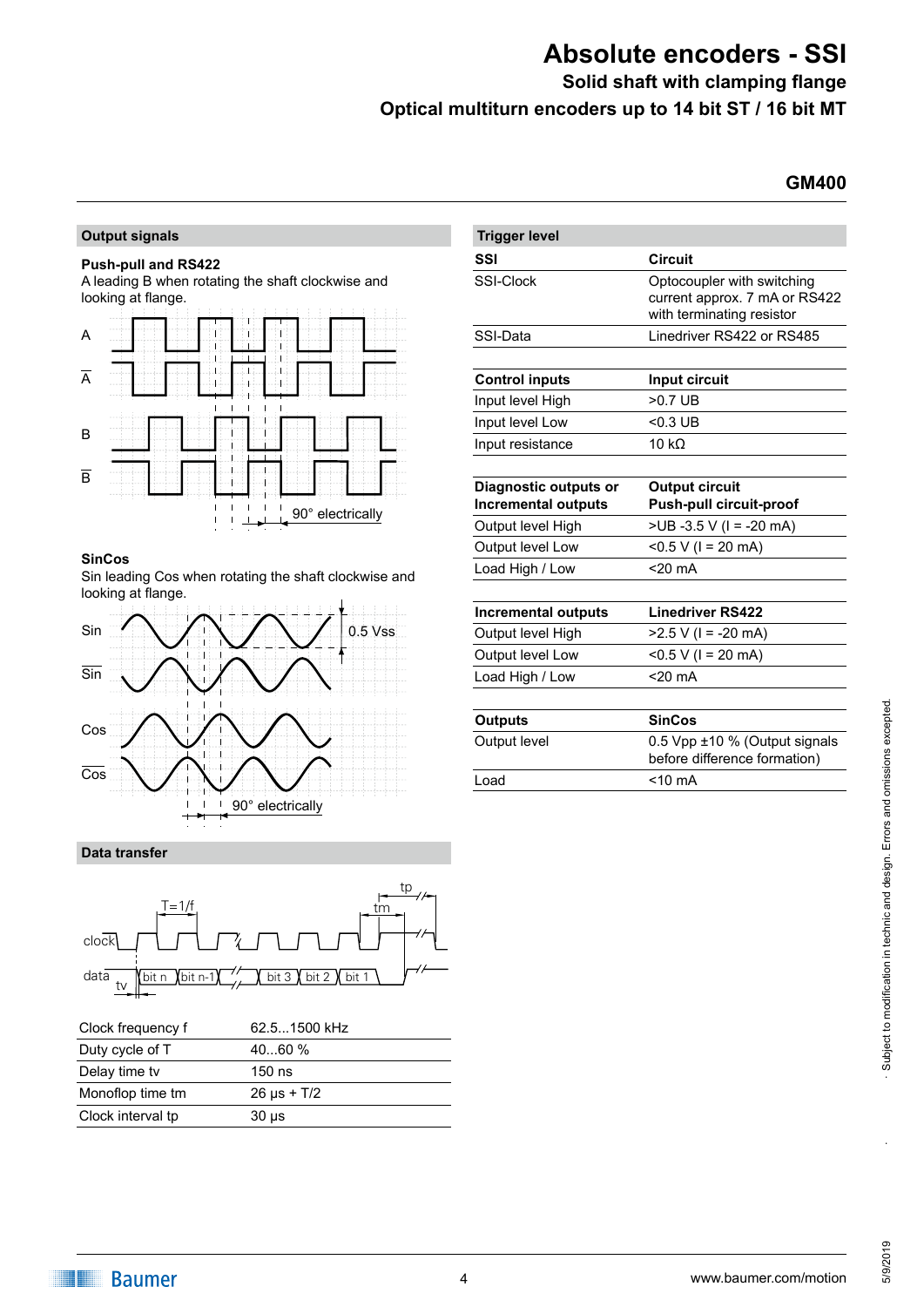### **Solid shaft with clamping flange**

**Optical multiturn encoders up to 14 bit ST / 16 bit MT**

### **GM400**

## **Terminal assignment**

| Terminal assignment |                               |                   |  |
|---------------------|-------------------------------|-------------------|--|
|                     | <b>Cable or connector M23</b> |                   |  |
| Pin                 | Core colour                   | Assignment        |  |
| 1                   | brown                         | UB                |  |
| 2                   | black                         | <b>GND</b>        |  |
| 3                   | blue                          | $Clock+$          |  |
| 4                   | beige                         | Data+             |  |
| 5                   | green                         | Zero setting      |  |
| 6                   | yellow                        | Data-             |  |
| 7                   | violet                        | Clock-            |  |
| 8                   | brown/yellow                  | DATAVALID inv.    |  |
| 9                   | pink                          | UP/DOWN inv.      |  |
| 10                  | black/yellow                  | DATAVALID MT inv. |  |
| ,, , ,              |                               |                   |  |

11-12

Æ 9  $\frac{12}{0}$  10 5 0 ' 04

Please use cores twisted in pairs (for example clock+ / clock-) for extensi-

### **Cable or connector M23 with incremental tracks**

| Pin | Core colour | Assignment     |
|-----|-------------|----------------|
| 1   | brown       | UB             |
| 2   | white       | <b>GND</b>     |
| 3   | blue        | $Clock+$       |
| 4   | green       | Data+          |
| 5   | grey        | Zero setting   |
| 6   | yellow      | Data-          |
| 7   | red         | Clock-         |
| 8   | red/blue    | Track B inv.   |
| 9   | pink        | UP/DOWN inv.   |
| 10  | violet      | Track A inv.   |
| 11  | black       | Track A        |
| 12  | grey/pink   | <b>Track B</b> |
|     |             |                |



Please use cores twisted in pairs (for example clock+ / clock-) for extension cables of more than 10 m length.

### **Cable or connector M23 with SinCos**

| Pin        | Core colour | Assignment   |
|------------|-------------|--------------|
| 1          | brown       | UB           |
| 2          | white       | <b>GND</b>   |
| $\sqrt{3}$ | blue        | Clock+       |
| 4          | green       | Data+        |
| 5          | grey        | Zero setting |
| 6          | yellow      | Data-        |
| 7          | red         | Clock-       |
| 8          | red/blue    | Cosine inv.  |
| 9          | pink        | UP/DOWN inv. |
| 10         | violet      | Sine inv.    |
| 11         | black       | Sine         |
| 12         | grey/pink   | Cosine       |
|            |             |              |



example clock+ / clock-) for extensi-<br>
on cables of more than 10 m length. Please use cores twisted in pairs (for extensiexample clock+ / clock-) for extension cables of more than 10 m length.

### **Connector M12**

| Pin | Assignment                             |
|-----|----------------------------------------|
| 1   | <b>GND</b>                             |
| 2   | UB                                     |
| 3   | Clock+                                 |
| 4   | Clock-                                 |
| 5   | Data+                                  |
| 6   | Data-                                  |
| 7   | Zero setting                           |
| 8   | UP/DOWN inv.                           |
| ς   | Please use cores twisted in pairs (for |



example clock+ / clock-) for extension cables of more than 10 m length.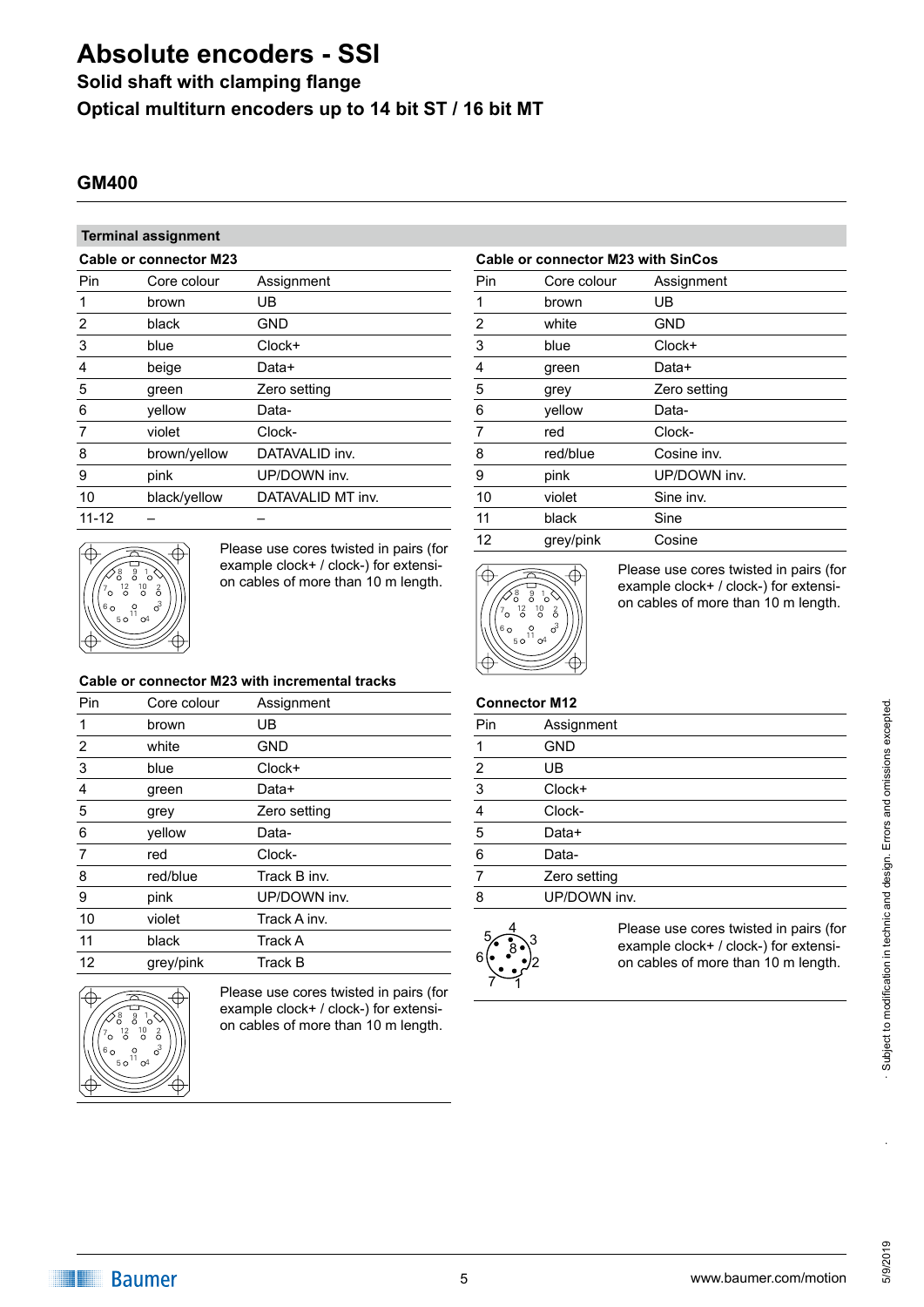**Solid shaft with clamping flange**

**Optical multiturn encoders up to 14 bit ST / 16 bit MT**

**GM400**

| <b>Terminal significance</b> |                                                                                                                                                                                                                                                                                                                                                 |
|------------------------------|-------------------------------------------------------------------------------------------------------------------------------------------------------------------------------------------------------------------------------------------------------------------------------------------------------------------------------------------------|
| UB                           | Encoder voltage supply.                                                                                                                                                                                                                                                                                                                         |
| <b>GND</b>                   | Encoder ground connection relating to UB.                                                                                                                                                                                                                                                                                                       |
| Data+/Data-                  | Differential SSI data output.                                                                                                                                                                                                                                                                                                                   |
| Clock+/Clock-                | Differential SSI clock input.<br>Optocoupler or RS422 input.                                                                                                                                                                                                                                                                                    |
| Zero setting                 | Input for setting a zero point anywhere<br>within the encoder resolution. The zero<br>setting operation is triggered by a High<br>impulse and has to be in line with the<br>selected direction of rotation (UP/DOWN<br>inv.). Connect to GND after setting operati-<br>on for maximum interference immunity.<br>Impulse duration $\geq$ 100 ms. |
|                              | DATAVALID inv. Diagnostic output.<br>An error warning is given at level Low.                                                                                                                                                                                                                                                                    |
| inv.                         | DATAVALID MT Diagnostic output for monitoring the<br>multiturn sensor voltage supply. Upon<br>dropping below a defined voltage level the<br>DV MT inv. output is switched to Low.                                                                                                                                                               |
| UP/DOWN inv.                 | UP/DOWN inv. counting direction input.<br>This input is standard on High. UP/DOWN<br>inv. means ascending output data with<br>clockwise shaft rotation when looking at<br>flange. UP/DOWN inv.-Low means ascen-<br>ding values with counterclockwise shaft<br>rotation when looking at flange.                                                  |
| Incremental<br>Outputs       | Incremental tracks A 90° B and inverted.                                                                                                                                                                                                                                                                                                        |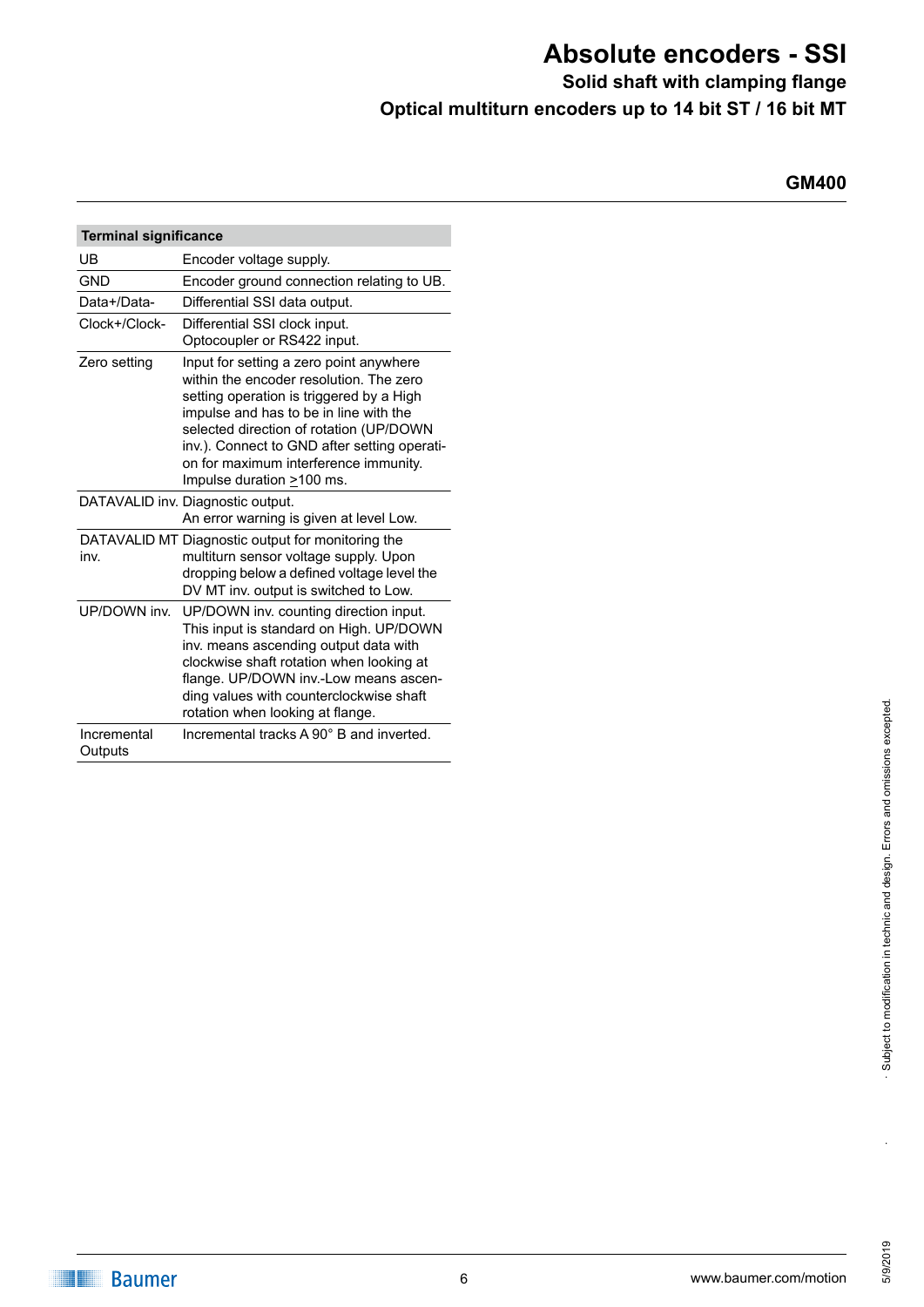## **Solid shaft with clamping flange**

**Optical multiturn encoders up to 14 bit ST / 16 bit MT**

## **GM400**

### **Dimensions**

**Cable, axial**



### **Connector M23, axial**







### **Connector M12, axial**

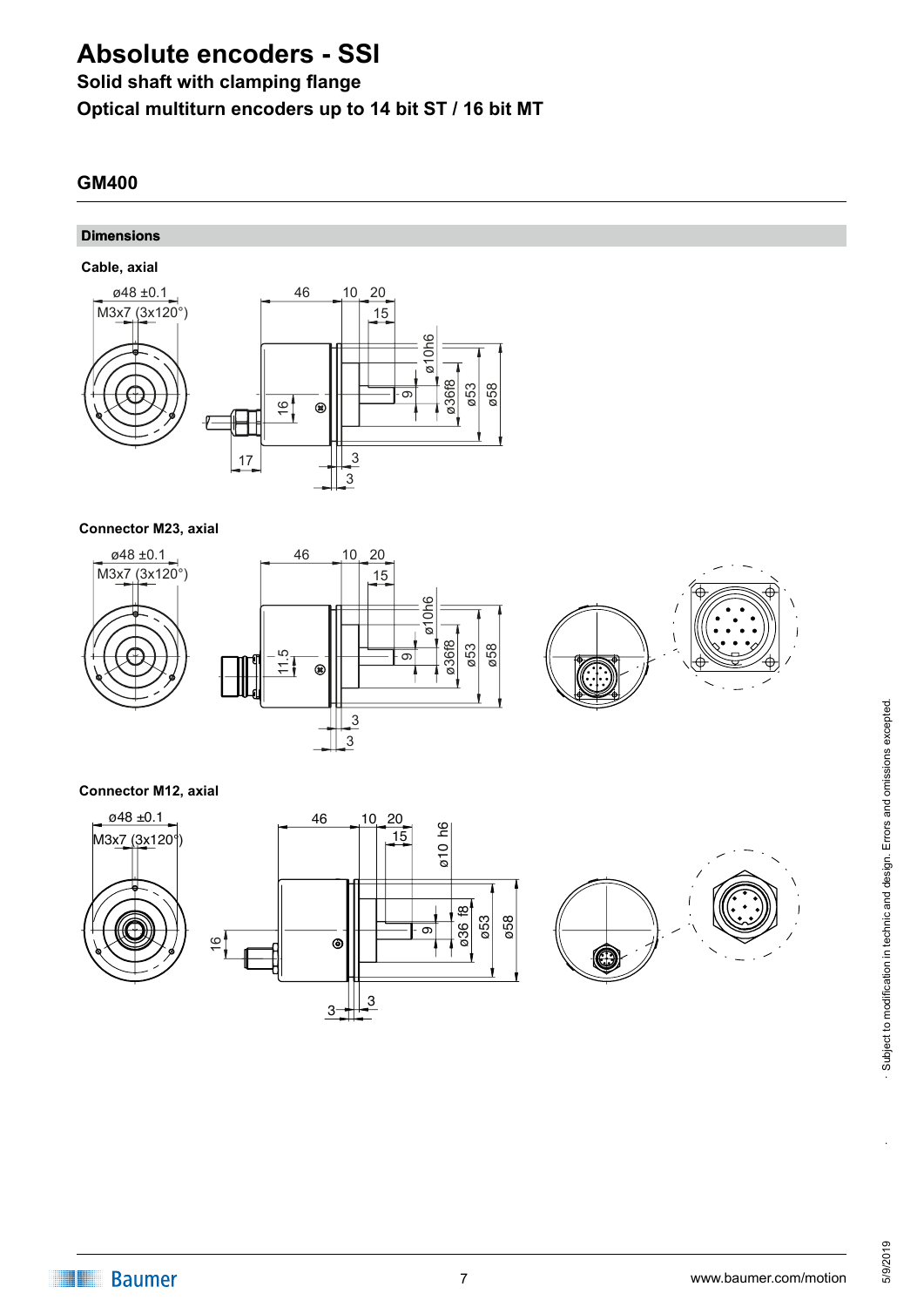**Solid shaft with clamping flange**

**Optical multiturn encoders up to 14 bit ST / 16 bit MT**

**GM400**

### **Dimensions**

**Cable, radial**



### **Connector M23, radial**







·<br>.<br>.